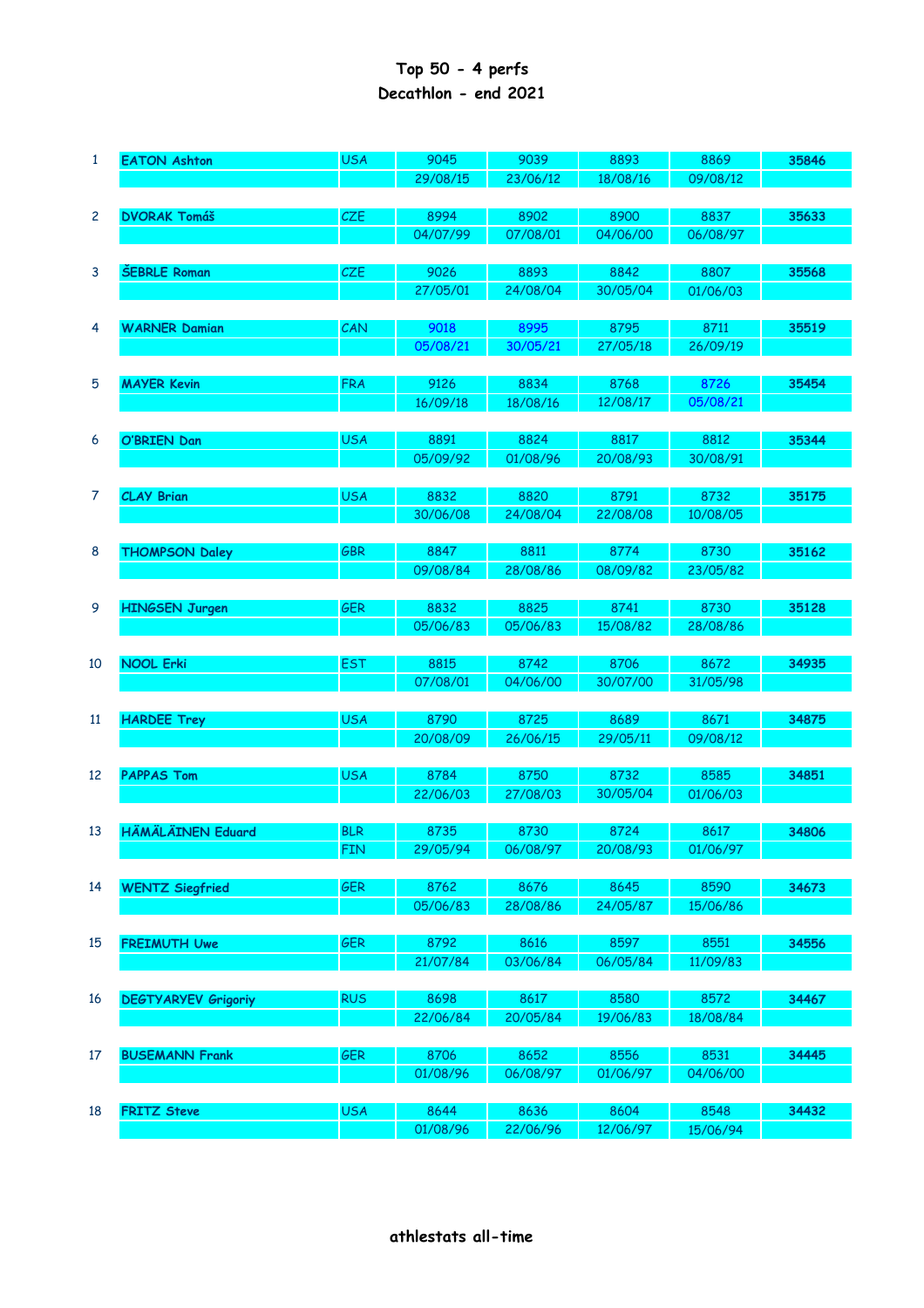## **Top 50 - 4 perfs Decathlon - end 2021**

| 19 | <b>HUFFINS Chris</b>      | <b>USA</b> | 8694             | 8595             | 8576             | 8547             | 34412 |
|----|---------------------------|------------|------------------|------------------|------------------|------------------|-------|
|    |                           |            | 20/06/98         | 28/09/00         | 20/07/98         | 25/08/99         |       |
| 20 | <b>KARPOV Dmitriy</b>     | <b>KAZ</b> | 8725             | 8586             | 8553             | 8512             | 34376 |
|    |                           |            | 24/08/04         | 01/09/07         | 20/06/07         | 30/05/04         |       |
|    |                           | <b>BLR</b> |                  |                  | 8585             | 8553             |       |
| 21 | <b>KRAUCHANKA Andrey</b>  |            | 8617<br>27/05/07 | 8616<br>13/08/14 | 29/06/08         | 23/09/07         | 34371 |
|    |                           |            |                  |                  |                  |                  |       |
| 22 | <b>JOHNSON Dave</b>       | <b>USA</b> | 8705             | 8649             | 8549             | 8467             | 34370 |
|    |                           |            | 24/04/92         | 27/06/92         | 14/06/89         | 13/06/91         |       |
| 23 | <b>SUÁREZ Leonel</b>      | CUB        | 8654             | 8640             | 8527             | 8523             | 34344 |
|    |                           |            | 04/07/09         | 20/08/09         | 22/08/08         | 09/08/12         |       |
|    |                           |            |                  |                  |                  |                  |       |
| 24 | <b>VOSS Torsten</b>       | GER        | 8680             | 8559             | 8543             | 8513             | 34295 |
|    |                           |            | 04/09/87         | 07/07/85         | 06/05/84         | 03/06/84         |       |
| 25 | <b>SMITH Mike</b>         | CAN        | 8626             | 8555             | 8549             | 8525             | 34255 |
|    |                           |            | 26/05/96         | 01/06/97         | 30/08/91         | 29/01/90         |       |
|    |                           |            |                  |                  |                  |                  |       |
| 26 | <b>FREIMUTH Rico</b>      | <b>GER</b> | 8663             | 8564             | 8561             | 8382             | 34170 |
|    |                           |            | 25/06/17         | 12/08/17         | 29/08/15         | 11/08/13         |       |
|    |                           |            |                  |                  |                  |                  |       |
| 27 | <b>KRATSCHMER Guido</b>   | GER        | 8667<br>14/06/80 | 8519<br>25/05/86 | 8493<br>30/07/78 | 8476<br>16/06/79 | 34155 |
|    |                           |            |                  |                  |                  |                  |       |
| 28 | <b>MACEY Dean</b>         | <b>GBR</b> | 8603             | 8567             | 8556             | 8414             | 34140 |
|    |                           |            | 07/08/01         | 28/09/00         | 25/08/99         | 24/08/04         |       |
|    |                           |            |                  |                  |                  |                  |       |
| 29 | <b>SHKURENEV Ilya</b>     | <b>RUS</b> | 8601<br>10/06/17 | 8538<br>29/08/15 | 8498<br>13/08/14 | 8494<br>03/10/19 | 34131 |
|    |                           |            |                  |                  |                  |                  |       |
| 30 | <b>PLAZIAT Christian</b>  | <b>FRA</b> | 8574             | 8525             | 8518             | 8512             | 34129 |
|    |                           |            | 29/08/90         | 01/07/90         | 07/07/91         | 17/07/88         |       |
|    |                           |            |                  |                  |                  |                  |       |
| 31 | <b>APAYCHEV Aleksandr</b> | <b>UKR</b> | 8709<br>03/06/84 | 8592<br>06/05/84 | 8424<br>31/07/88 | 8395<br>02/07/88 | 34120 |
|    |                           |            |                  |                  |                  |                  |       |
| 32 | <b>ZMELIK Robert</b>      | CZE        | 8627             | 8611             | 8425             | 8422             | 34085 |
|    |                           |            | 31/05/92         | 06/08/92         | 15/09/96         | 01/08/96         |       |
|    |                           |            |                  |                  |                  |                  |       |
| 33 | <b>SCHRADER Michael</b>   | <b>GER</b> | 8670<br>11/08/13 | 8522<br>31/05/09 | 8427<br>23/05/13 | 8419<br>28/06/15 | 34038 |
|    |                           |            |                  |                  |                  |                  |       |
| 34 | <b>LEPAGE Pierce</b>      | CAN        | 8604             | 8534             | 8453             | 8445             | 34036 |
|    |                           |            | 05/08/21         | 30/05/21         | 23/06/19         | 03/10/19         |       |
|    |                           |            |                  |                  |                  |                  |       |
| 35 | <b>KAZMIREK Kai</b>       | <b>GER</b> | 8580             | 8488             | 8478             | 8471             | 34017 |
|    |                           |            | 18/08/16         | 12/08/17         | 25/06/17         | 01/06/14         |       |
| 36 | MAGNÚSSON Jon Arnar       | <b>ISL</b> | 8573             | 8552             | 8470             | 8410             | 34005 |
|    |                           |            | 31/05/98         | 20/08/98         | 01/06/97         | 13/09/98         |       |